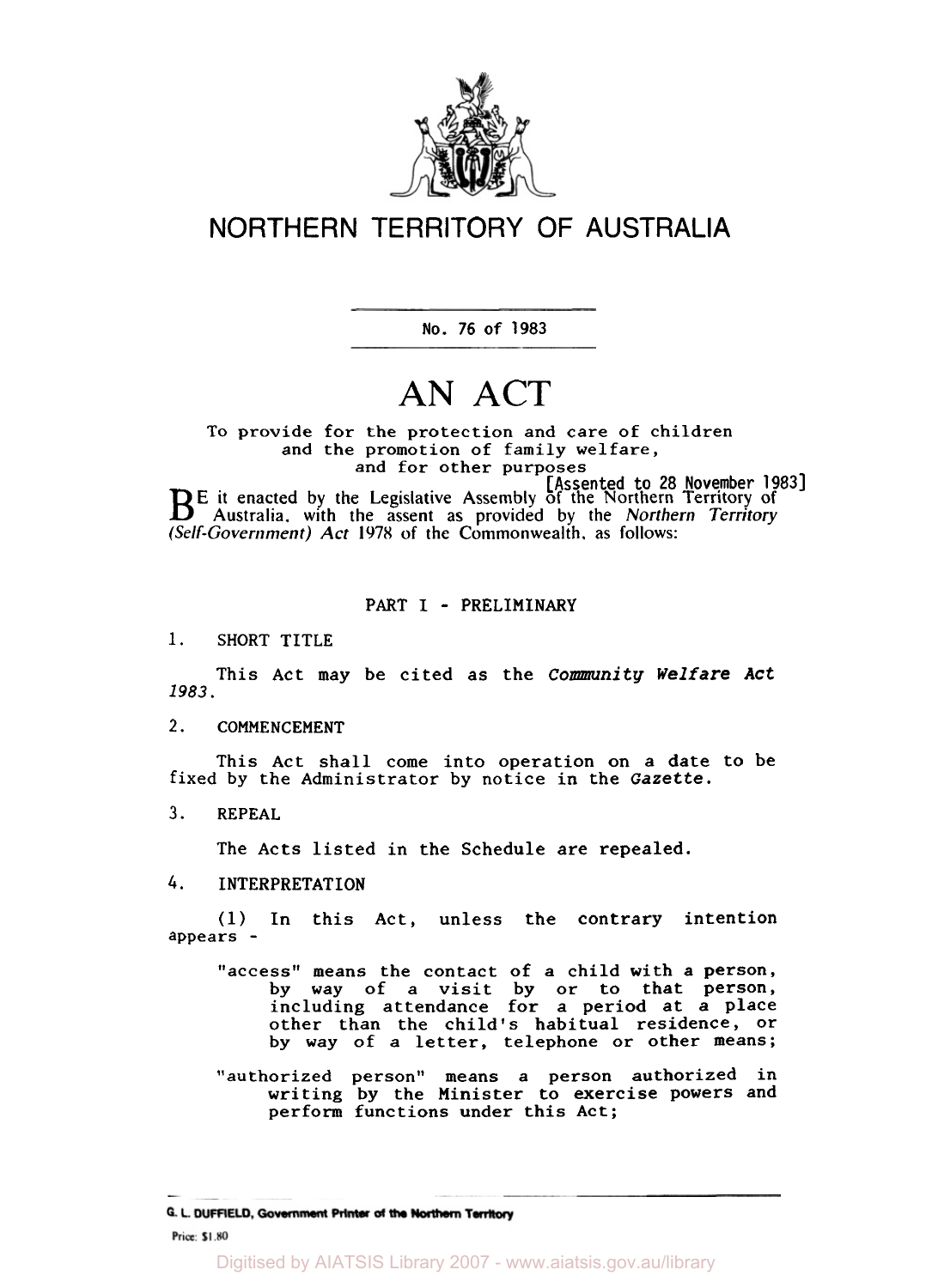- "child" means a person who has not attained the age of 18 years;
- "Court" means the Family Matters Court established by section 24;
- "custody", in relation to a child, means the responsibility for the daily care and control of the child, including decisions concerning accommodation, attendance at school, clothing, feeding, transportation, behaviour and urgent or routine health needs of the child;
- "guardianship", in relation to a child, means the custody of the child and the responsibility for the long-term welfare of the child, including decisions concerning the education, changes in place of residence, religion, employment and the general health of the child and other rights, powers and duties before the commencement of this Act vested by law or custom in the guardian of a child;
- "hospital" means a hospital within the meaning of the *Hospitals and Medical Services Act* or a private hospital within the meaning of the *Private Hospitals and Nursing Homes Act;*
- section 14 of the *Juvenile Justice Act;*  "Juvenile Court" means the Court established by
- "place of safety" means an institution, hospital or other place the occupier of which is willing to receive and have temporary custody of a child;

(2) For the purposes of this Act, a child is in need of care, where -

- (a) the parents, guardians or the person having the custody of the child have abandoned him and cannot, after reasonable inquiry, be found;
- (b) the parents, guardians or the person having the custody of the child are or is unwilling or unable to maintain the child;
- (C) he has suffered maltreatment;
- **(d)** he is not subject to effective control and is engaging in conduct which constitutes a serious danger to his health or safety; or
- (e) being excused from criminal responsibility under section 38 of the *Criminal Code* he has persistently engaged in conduct which is so harmful or potentially harmful to the general welfare of the community measured by commonly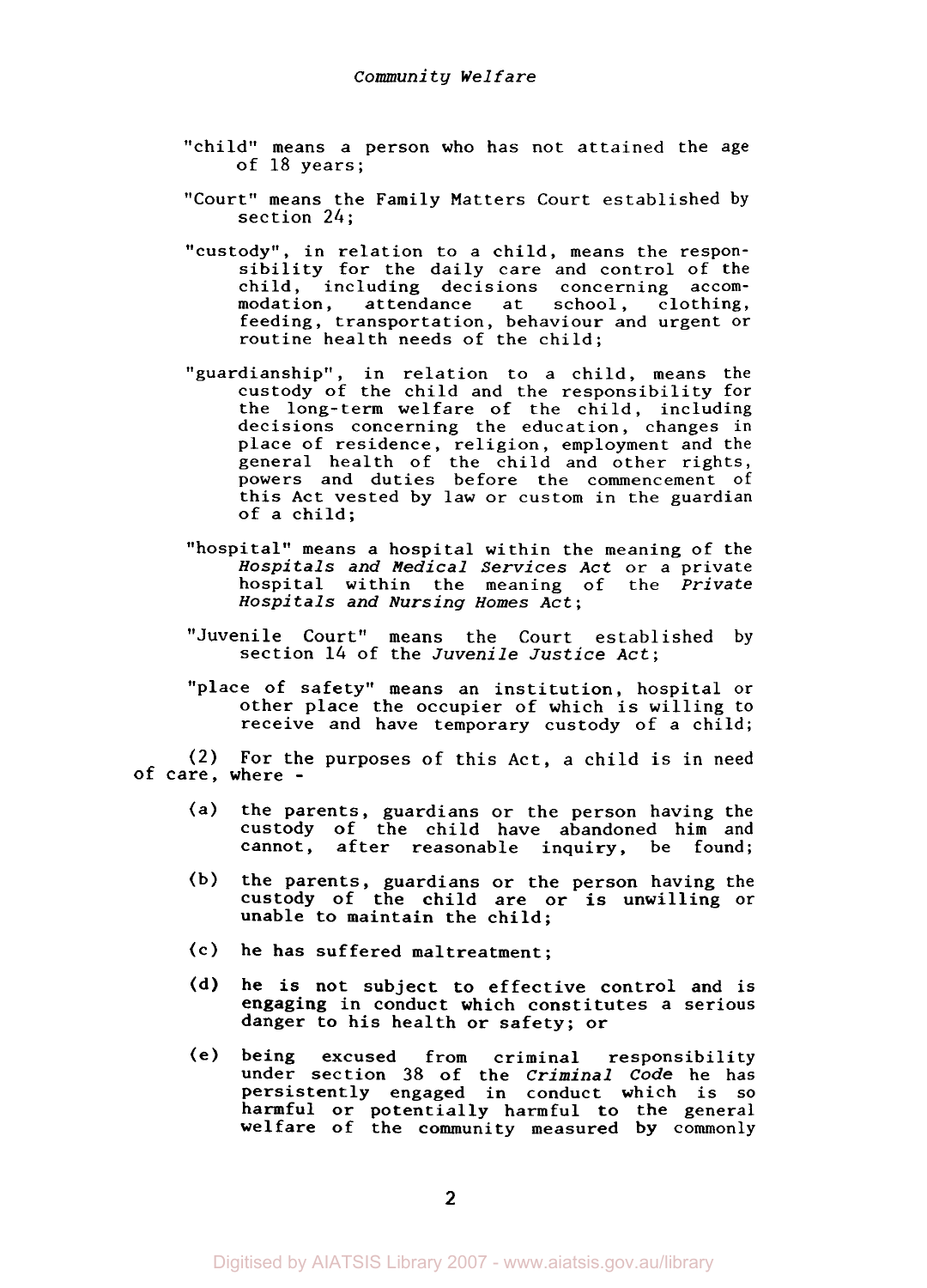accepted community standards as to warrant appropriate action under this Act for the maintenance of those standards.

**(3)** For the purposes of this Act, a child shall be taken to have suffered maltreatment where -

- (a) he has suffered a physical injury causing temporary or permanent disfigurement or serious pain or has suffered impairment of a bodily function or the normal reserve or flexibility of a bodily function, inflicted or allowed to be inflicted by a parent, guardian or person having the custody of him or where there is substantial risk of his suffering such an injury or impairment;
- $(b)$ he has suffered serious emotional or intellectual impairment evidenced by severe psychological or social malfunctioning measured by the commonly accepted standards of the community to which he belongs, because of his physical surroundings, nutritional or other deprivation, or the emotional or social environment in which he is living or where there is a substantial risk that such surroundings, deprivation or environment will cause such emotional or intellectual impairment;
- he has suffered serious physical impairment  $(c)$ evidenced by severe bodily malfunctioning,<br>because of his physical surroundings, his physical surroundings, nutritional or other deprivation, or the emotional or social environment in which he is living or where there is substantial risk that such surroundings, deprivation or environment will cause such impairment; or
- $(d)$ he has been sexually abused or exploited, or where there is substantial risk of such abuse or exploitation occurring, and his parents, guardians or persons having the custody of him are unable or unwilling to protect him from such abuse or exploitation.

# **5.** JURISDICTION OF SUPREME COURT PRESERVED

Nothing in this Act limits the jurisdiction of the Supreme Court in relation to the custody or guardianship of children.

# PART II - ADMINISTRATION

# **6.** DELEGATION

(1) The Minister may, by instrument in writing, delegate to a person any of his powers and functions under this Act, other than this power of delegation.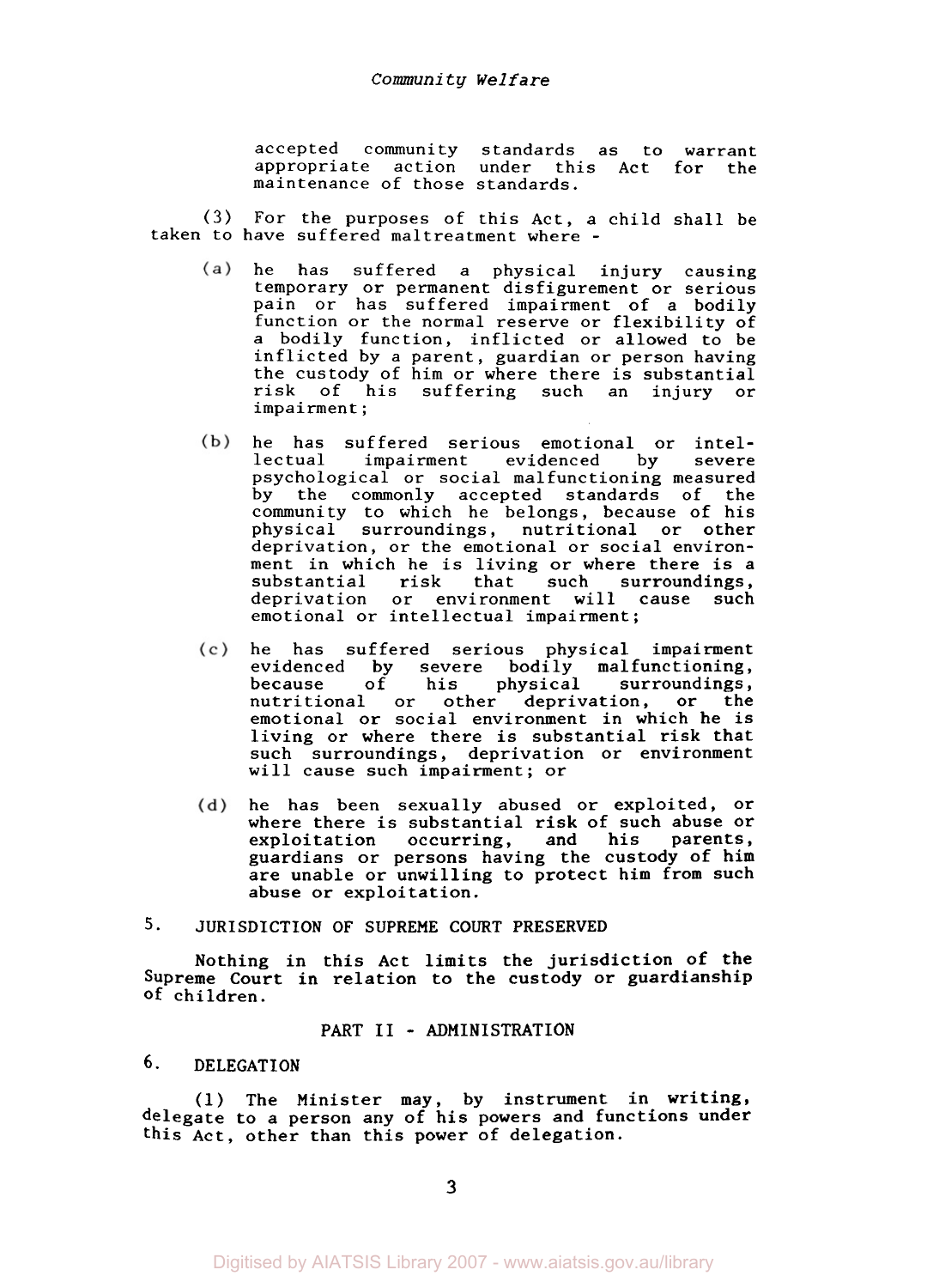(2) A power or function delegated under this section, when exercised or performed by the delegate, shall, for the purposes of this Act, be deemed to have been exercised or performed by the Minister.

*(3)* A delegation under this section does not prevent the exercise of a power or the performance of a function by the Minister.

### 7. REPORTS

The Minister shall, as soon as practicable after 31 December in each year, cause a report on the administration of this Act and on the operation of community welfare services in the Territory during the year ending on that date to be prepared and cause a copy of the report to be laid before the Legislative Assembly within *3*  sitting days of the Legislative Assembly after the preparation of the report.

PART **III** - COMMUNITY WELFARE ASSISTANCE

## *8.* ASSISTANCE IN CERTAIN CIRCUMSTANCES

(1) A person, family or group claiming to be in need of assistance under this Act may apply to the Minister for such assistance.

**(2)** Where, in the opinion of the Minister, a person, family or group is in need of assistance as a result of problems related to social, personal or economic reasons, he may provide such assistance as he thinks fit to promote the welfare of the person, family or group.

**(3)** Assistance provided under sub-section (2) may be in the form of financial assistance, the provision of community welfare services or welfare programmes or otherwise as the Minister thinks fit.

*(4)* Without limiting the generality of sub-sections **(2)** and **(3),** the Minister may enter into such arrangements as he thinks fit with charitable or other community organizations or groups for them to act as agents for the Minister for the provision of assistance under this section to persons, families or groups.

(5) The Minister shall prepare guidelines for establishing the criteria and procedures to be followed **in**  relation to the provision of financial assistance under this section.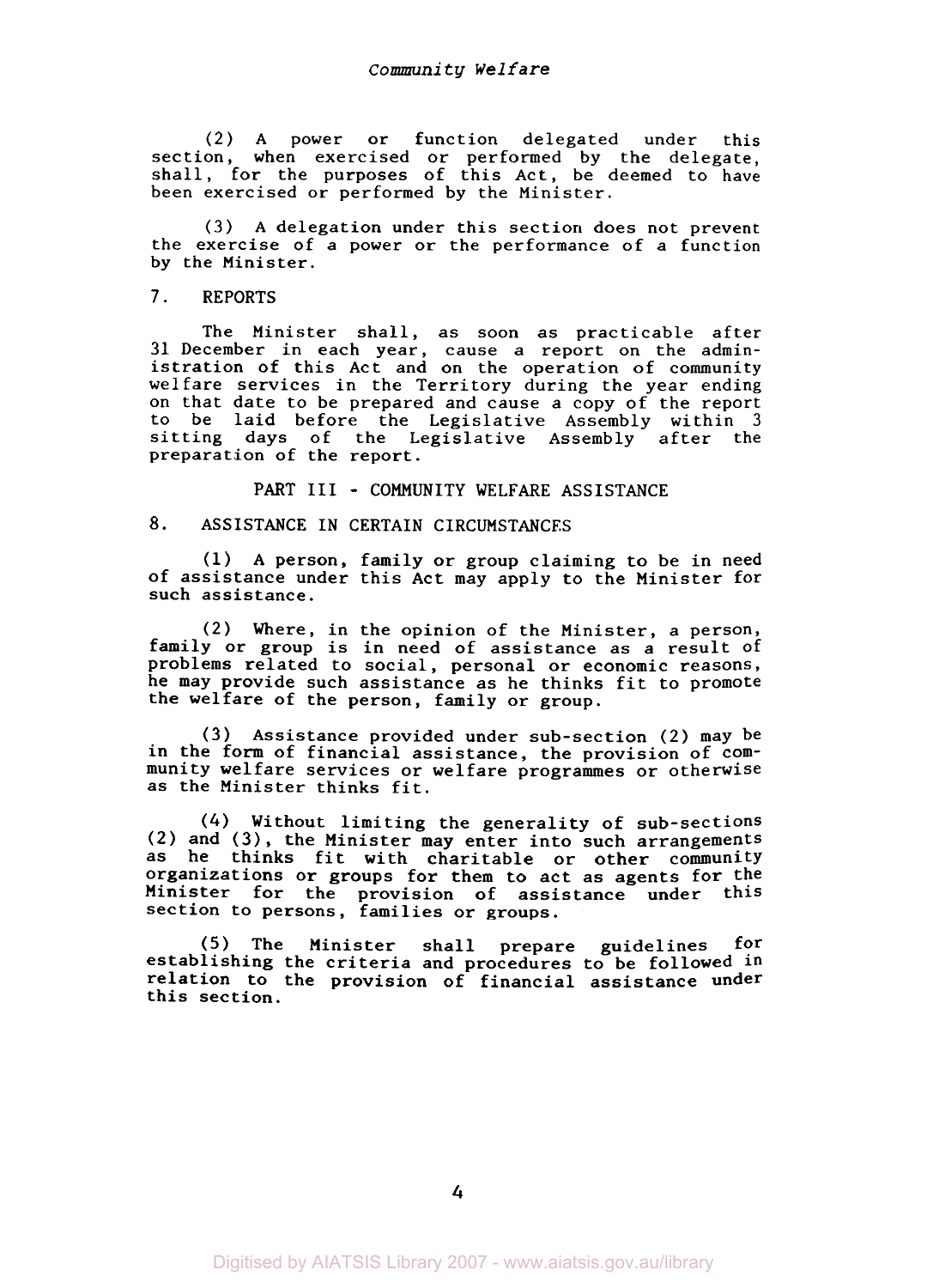PART IV - WELFARE OF CHILDREN

*Division 1* - *Children in Need of Care* 

*Subdivision A* - *Preliminary* 

### 9. DUTY OF MINISTER

In exercising his powers under this Part, the Minister shall, at all times, have as his main consideration the welfare of the child in relation to whom those powers are exercised and particularly for -

- (a) securing for the child such care and guidance as will promote that welfare; and
- (b) the maintenance and development of those family relationships that are, in his opinion, in the best interests of the child.

*Subdivision B* - *Custody of Children in Need of Care* 

*10.* RESPONSIBILITY IN RESPECT OF CHILDREN IN NEED OF CARE

Where the Minister is of the opinion that a child is in need of care, he may -

- (a) give to the child or its parents, guardians or persons having the custody of the child, such assistance and guidance as he thinks fit for ensuring the adequate care of the child within the child's family;
- (b) on the application of a parent, guardian or person having the custody of the child, enter into an agreement under section **59** to receive the child into care and to provide for the child; or
- (c) take such other action under this Act, as he thinks fit, to ensure the adequate care of the child.

### 11. TAKING CHILD IN NEED OF CARE INTO CUSTODY

(1) The Minister, an authorized person or a member of the Police Force may, where he believes on reasonable grounds that a child is in need of care and that no other action would ensure the adequate care of the child, take the child into custody.

(2) For the purposes of sub-section (1), the Minister, an authorized person or member of the Police Force may, without warrant, enter a place where a child is **Or** is reasonably believed to be located and, unless he is satisfied that adequate steps will be taken to ensure that the child will cease to be in need of care should the child remain at that place, remove the child, and may use such force as is reasonably necessary for those purposes.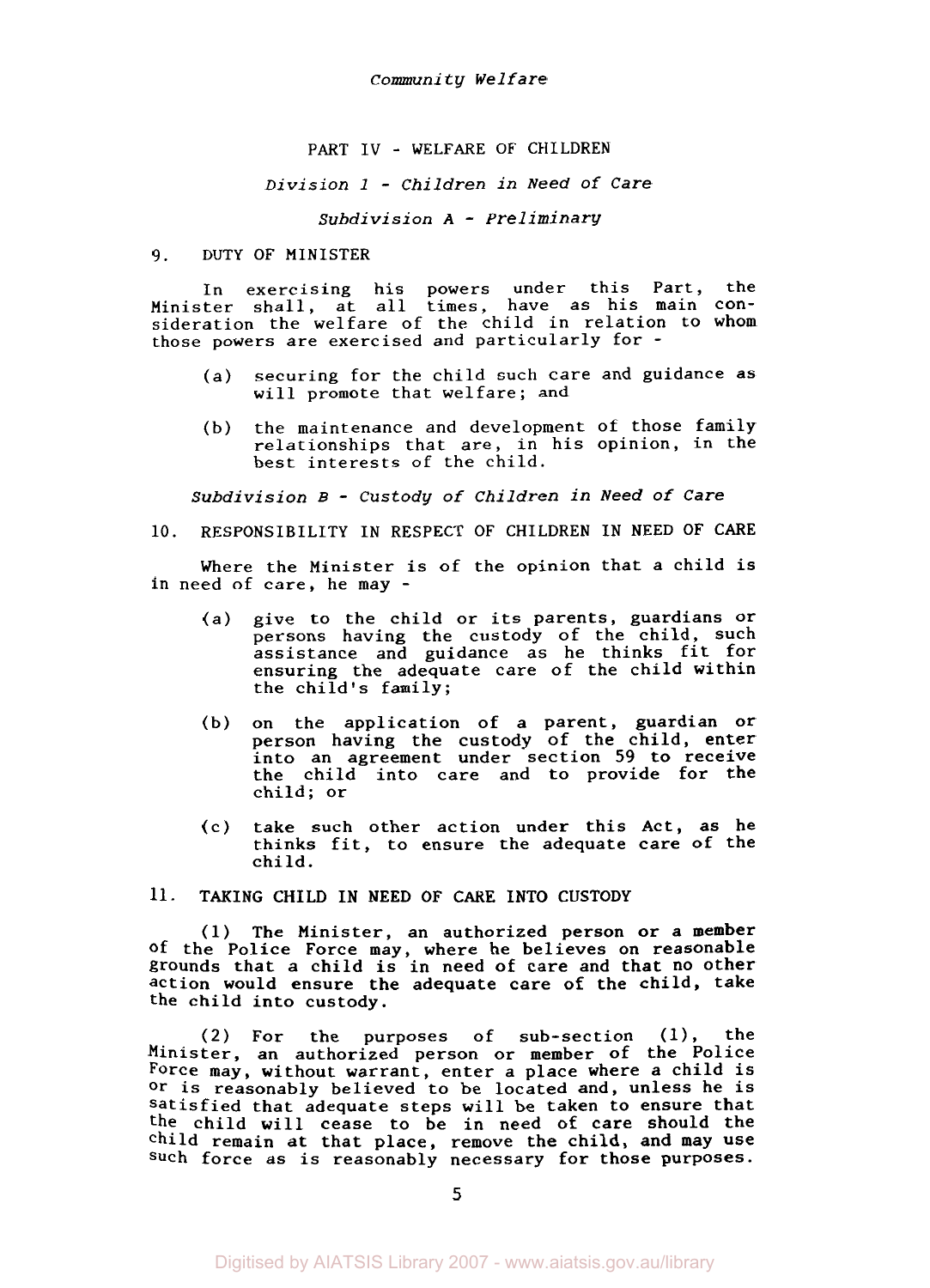**(3)** A person taking a child into custody under  $sub-section (1)$  -

- (a) may have the child held in a place of safety for a period not exceeding *48* hours; and
- (b) shall, as soon as practicable, but not later than *48* hours after *so* taking the child into custody, apply to a Justice of the Peace for a holding order under sub-section *(4).*

*(4)* On application by the person referred to in sub-section **(3)** or a person in charge of a hospital acting under section 15, where a Justice of the Peace is satisfied on the oath of the person that there are reasonable grounds for believing that the child to whom the application relates is in need of care, he may make an order authorizing the holding of the child in a place of safety for such period, not exceeding *14* days, as he thinks fit.

(5) A person taking a child into custody under sub-section **(1)** or in charge of a hospital acting under section 15 shall, within *48* hours after *so* taking the child into custody or taking action under section 15, in writing, notify the Minister of the action taken.

# *12.* MEDICAL TREATMENT FOR CHILD TAKEN INTO CUSTODY

Where a person taking a child into custody under section **11(1)** believes, on reasonable grounds, that the child is urgently in need of medical treatment, he shall take such steps as are reasonably necessary to ensure that the child receives the medical treatment and, for that purpose, may give his consent for the carrying out of a medical procedure on the child, and that consent shall, for all purposes, be sufficient consent for the carrying out of the medical procedure or treatment.

*Division 2* - *Children who have suffered Maltreatment* 

**13.** INVESTIGATION OF MALTREATMENT

**(1)** Where a member of the Police Force believes on reasonable grounds that a child has suffered or is suffering maltreatment, he -

- (a) shall, as soon as practicable, notify the Minister of the circumstances and the knowledge that constitutes the reasonable grounds for his so believing; and
- (b) may investigate the circumstances to ascertain if the child has suffered or is suffering maltreatment.

**(2)** Where a member of the Police Force carries Out an investigation under sub-section (1)(b), he shall, within *24* hours after completing the investigation,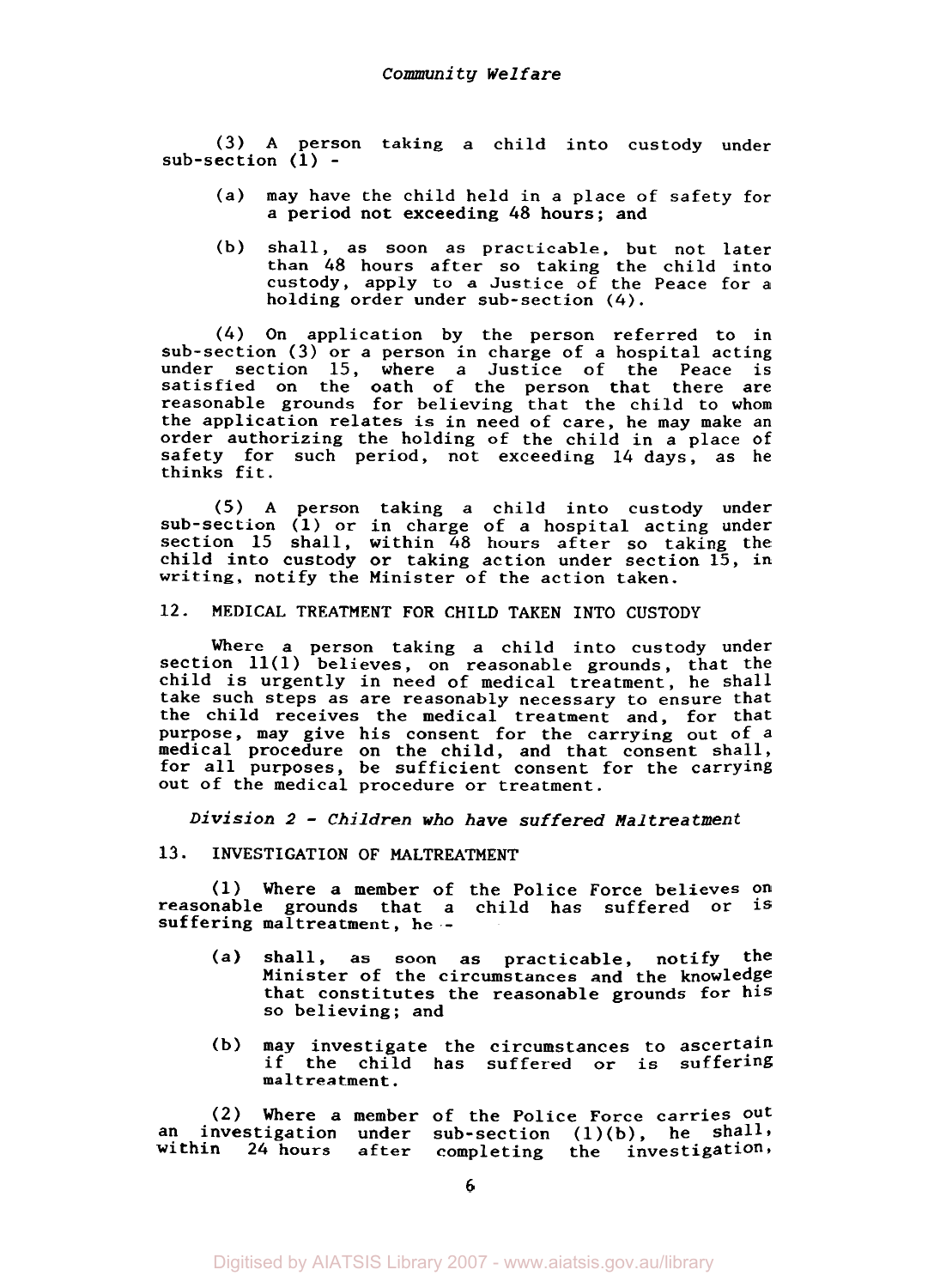furnish to the Minister a report on his investigations and, if he is satisfied on reasonable grounds that the child has suffered maltreatment, all material facts on which the knowledge that constitutes the reasonable grounds for his belief is based.

# 14. MALTREATMENT TO BE REPORTED

(1) **A** person, not being a member of the Police Force, who believes, on reasonable grounds, that a child has suffered or is suffering maltreatment shall, as soon<br>as practicable after obtaining the knowledge that constitutes the reasonable grounds for his *so* believing, report the fact, and all material facts on which that knowledge is based, to the Minister or a member of the Police Force.

Penalty: \$500.

(2) Where a person, acting in good faith, makes a report under or in purported compliance with subsection (1) -

- (a) the report shall not be held to be a breach of confidence or of professional etiquette or ethics or of a rule of professional conduct; and
- (b) no civil or criminal liability is incurred by reason only of the making of the report.

### 15. CHILD IN HOSPITAL

A person in charge of a hospital who believes, on reasonable grounds, that a child has suffered or is suffering maltreatment -

- (a) may detain the child in hospital, for the purposes of securing medical examination or treatment for the child, for such period, not exceeding 48 hours, as is reasonably necessary to enable the examination or treatment to be carried out; and
- **(b)** if after the medical examination referred to in paragraph (a) he is still of that belief shall, as soon as practicable, but not later than 48 hours after the detention of the child, apply to a Justice of the Peace for a holding order under section 11(4).

# 16. INVESTIGATION WHERE CHILD HAS SUFFERED MALTREATMENT

(1) Where the Minister receives a report under section **13** or 14 that a child has suffered or is suffering maltreatment, he shall, as soon as practicable, cause the circumstances of the child to be further investigated or investigated, as the case may be, and shall take such other action under this Act as he thinks fit.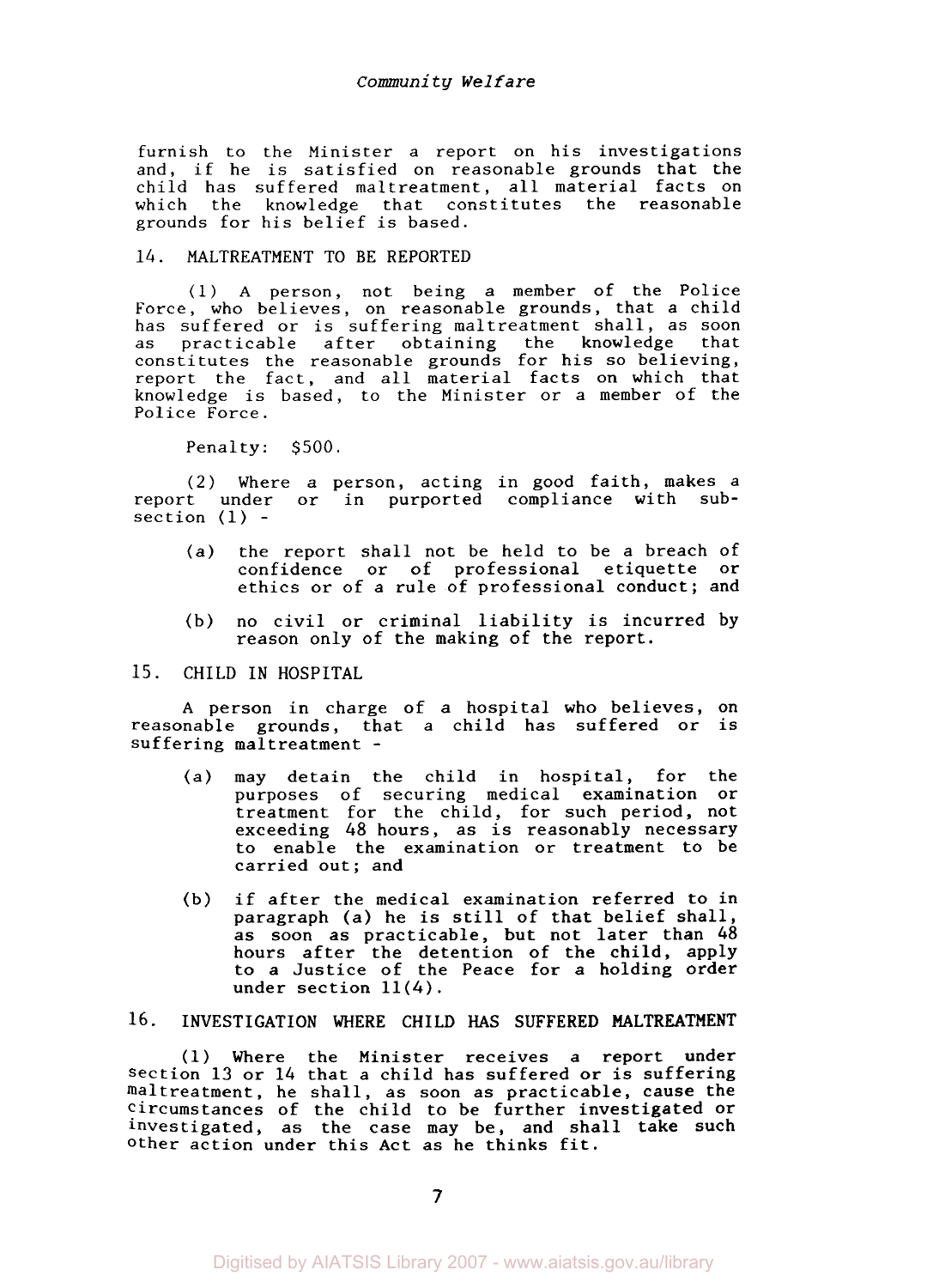(2) For the purposes of carrying out an investigation under sub-section **(1),** the Minister may cause a child to be medically examined and his request that a child be so examined shall, for all purposes, be sufficient consent for the carrying out of the examination.

*Division 3* - *Responsibility of Minister* 

17. RESPONSIBILITY OF MINISTER WHEN NOTIFIED OF ACTION UNDER SECTION 11(5)

Where the Minister is notified under section 11(5) of the removal of a child in need of care or of the detaining of a child in a hospital, he shall -

- (a) assume responsibility for the care, protection and maintenance of the child;
- (b) cause the child
	- (i) to be taken before the Court within the period of the holding order, if any, under  $\frac{\text{section }11(4)}{\text{days}}$  but in any case not later<br>than 14 days after the removal or days after the removal detention of the child; and
	- (ii) to remain in or be removed to a place of safety approved by the Minister that, in his opinion, is suitable to ensure that the welfare of the child is provided for;
- (c) as soon as practicable, cause the parents, guardians or persons who had the custody of the child at the time of the removal or detention to be notified of the removal or detention of the child and of any subsequent action taken or intended to be taken in respect of the child; and
- (d) take such other action under this Act, including securing medical examination and treatment, if required, for the child, as the Minister thinks fit.

PART V - CHILD PROTECTION TEAMS

# 18. ESTABLISHMENT OF CHILD PROTECTION TEAMS

For each location where he considers it necessary or desirable, the Minister may establish a Child Protection Team, the members of which shall be -

(a) the Minister or his nominee, who shall be the Chairman of the Team;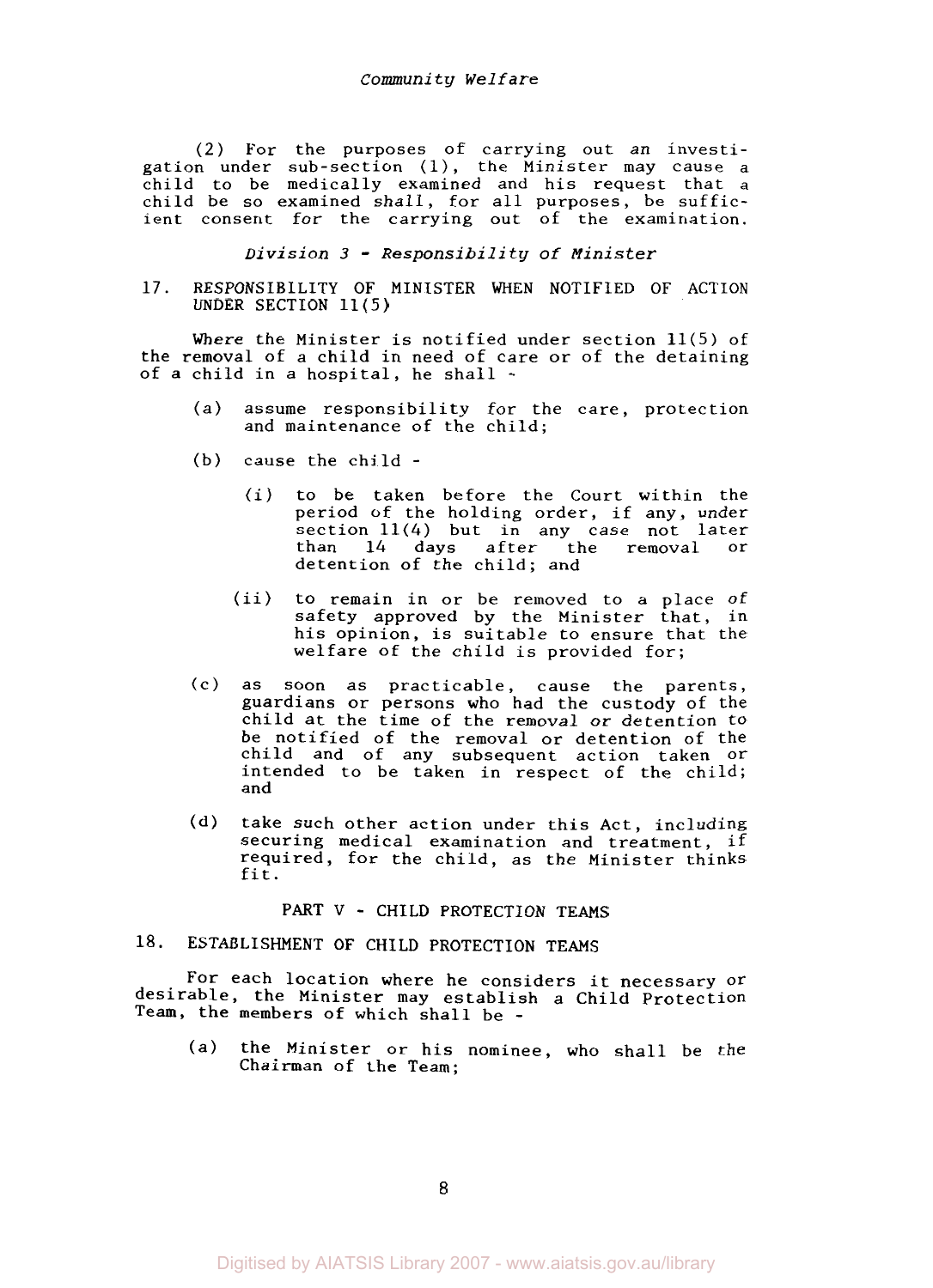- (b) the permanent head, within the meaning of the *Public Service Act,* of the department primarily responsible through the relevant minister for the administration of health matters in the Territory, or his nominee;
- (c) the Commissioner of Police or his nominee; and
- (d) such other persons as the Minister thinks fit and, in writing, appoints.

### 19. RESIGNATION OF MEMBERS

A member appointed under section 18(d) may resign his office by writing signed by him and delivered to the Minister.

*20.* MEETINGS OF COMMITTEE

(1) The Chairman of a Child Protection Team shall call such meetings of the Team as are necessary for the exercise of its powers and the performance of its functions.

(2) The Minister may, where he is not the Chairman of a Child Protection Team, at any time, direct the Chairman to convene a meeting of the Team and the Chairman shall convene a meeting accordingly.

(3) The Chairman shall preside at all meetings of his Team at which he is present and, in his absence, the members present shall elect one of their number to act as the Chairman.

- *(4)* At a meeting of a Child Protection Team -
- (a) **3** members constitute a quorum; and
- (b) subject to this Act, the Team shall determine the procedure to be followed at or in connection with the meeting.

(5) The Team shall take and keep records of its meetings .

#### 21. FUNCTIONS OF CHILD PROTECTION TEAMS

The functions of a Child Protection Team are, subject **to** the directions of the Minister, to -

- (a) co-operate and consult with departments and agencies required by law, or which have the resources, to take action in relation to the maltreatment of children;
- (b) examine every notification under this **Act**  concerning the known or suspected maltreatment of children in the location for which the Team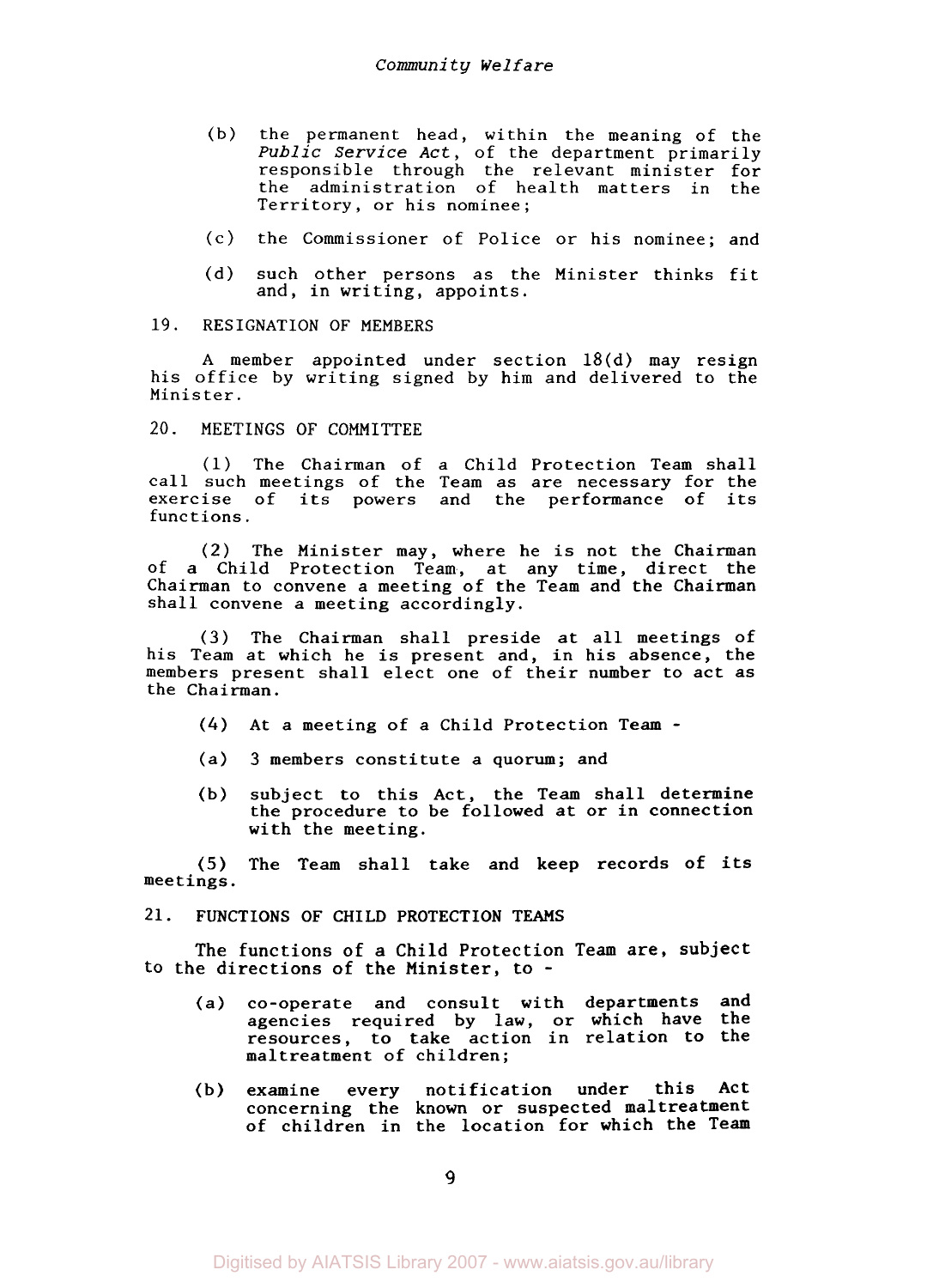is established and, as soon as practicable, recommend the action, if any, that should be taken in relation to that maltreatment;

- $(c)$  review the action taken as a result of recommendations referred to in paragraph (b);
- obtain from the departments responsible for the  $(d)$ action referred to in paragraph (b) undertakings in respect of any additional action to be taken; and
- maintain a regular review of all cases related (e) to children in its location who have suffered maltreatment.
- 22. POWERS OF CHILD PROTECTION TEAMS

(1) **A** Child Protection Team has such powers as are necessary to carry out its functions.

(2) Where a person, acting in good faith, furnishes information to a Child Protection Team at its request -

- (a) the furnishing of information shall not be held to be a breach of confidence or of professional etiquette or ethics or of a rule of professional conduct; and
- (b) no civil or criminal liability is incurred by him by reason only of the furnishing of the information.

# **23.** MINISTER TO CONSULT WITH CHILD PROTECTION TEAM

(1) In determining a course of action, including the taking of proceedings in the Court, relating to a child who has suffered maltreatment, the Minister shall consult with the relevant Child Protection Team and seek its recommendation in connection with the matter.

(2) No action by the Minister under this Act shall be invalid or illegal by reason only of the Minister failing to consult with, or act on the recommendation **of,**  a Child Protection Team.

PART VI - FAMILY MATTERS COURT

*Division 1* - *Family Matters Court* 

# *24.* FAMILY MATTERS COURT

**(1)** There is hereby established a court to be known as the Family Matters Court.

(2) Each magistrate is a magistrate of the Court.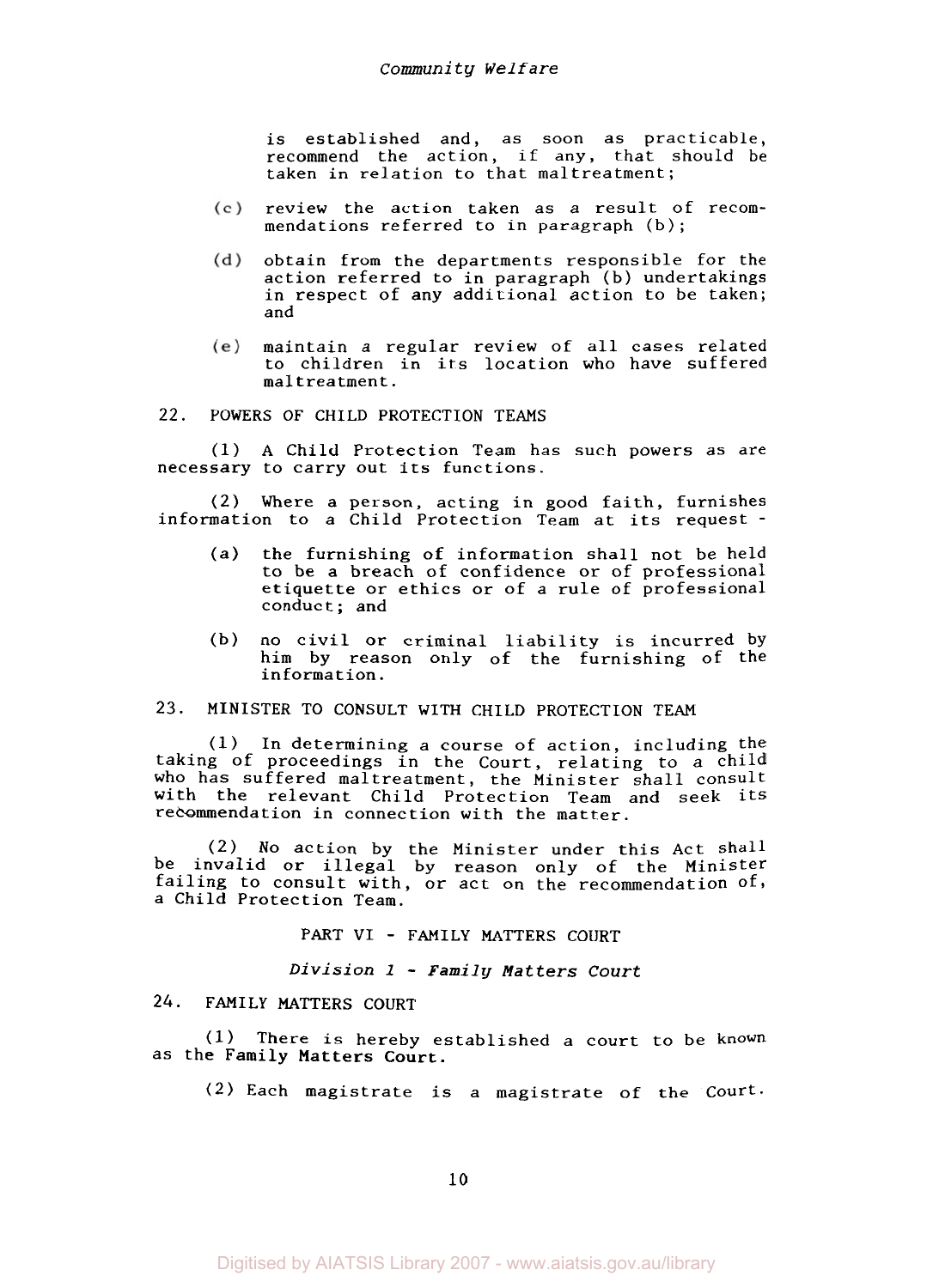### 25. EXERCISE OF JURISDICTION

The jurisdiction of the Court shall be exercised by a magistrate sitting alone.

### *26.* CLERK OF FAMILY MATTERS COURT

A Clerk of the Local Court is a Clerk of the Family Matters Court.

# 27. ASSISTANT CLERKS

(1) Each person appointed an Assistant Clerk of a Local Court is an Assistant Clerk of the Family Matters Court.

(2) An Assistant Clerk of the Family Matters Court may, subject to the directions of the Clerk of the Family Matters Court in respect of which 'that person is the Assistant Clerk, exercise any powers and perform any function of the Clerk of the Family Matters Court under this Act.

# **28.** APPLICATION OF *JUSTICES ACT*

Subject to this Act, the *Justices Act* applies to the proceedings and orders of the Court as if the Court were the Court of Summary Jurisdiction established by that Act.

### 29. POWERS OF COURT

Subject to this Act, the Court shall hear and determine all applications under this Act.

# 30. JURISDICTION OF COURT OF SUMMARY JURISDICTION TO **CEASE**

(1) Subject to sub-section (2), the jurisdiction of the Court of Summary Jurisdiction under the *Justices Act*  ceases to exist in relation to a matter in which the Court has jurisdiction.

Powers of a Justice of the Peace to - (2) Nothing in sub-section (1) derogates **from** the

- (a) take an information **or** complaint;
- (b) issue a summons;
- (c) grant, issue **or** endorse a warrant; or
- (d) grant bail.

# **31.** WHERE COURTS MAY SIT

(1) Subject to this section, the Court shall sit in such places as the Minister directs and in a building approved **or** appointed by the Minister for the holding of the Court.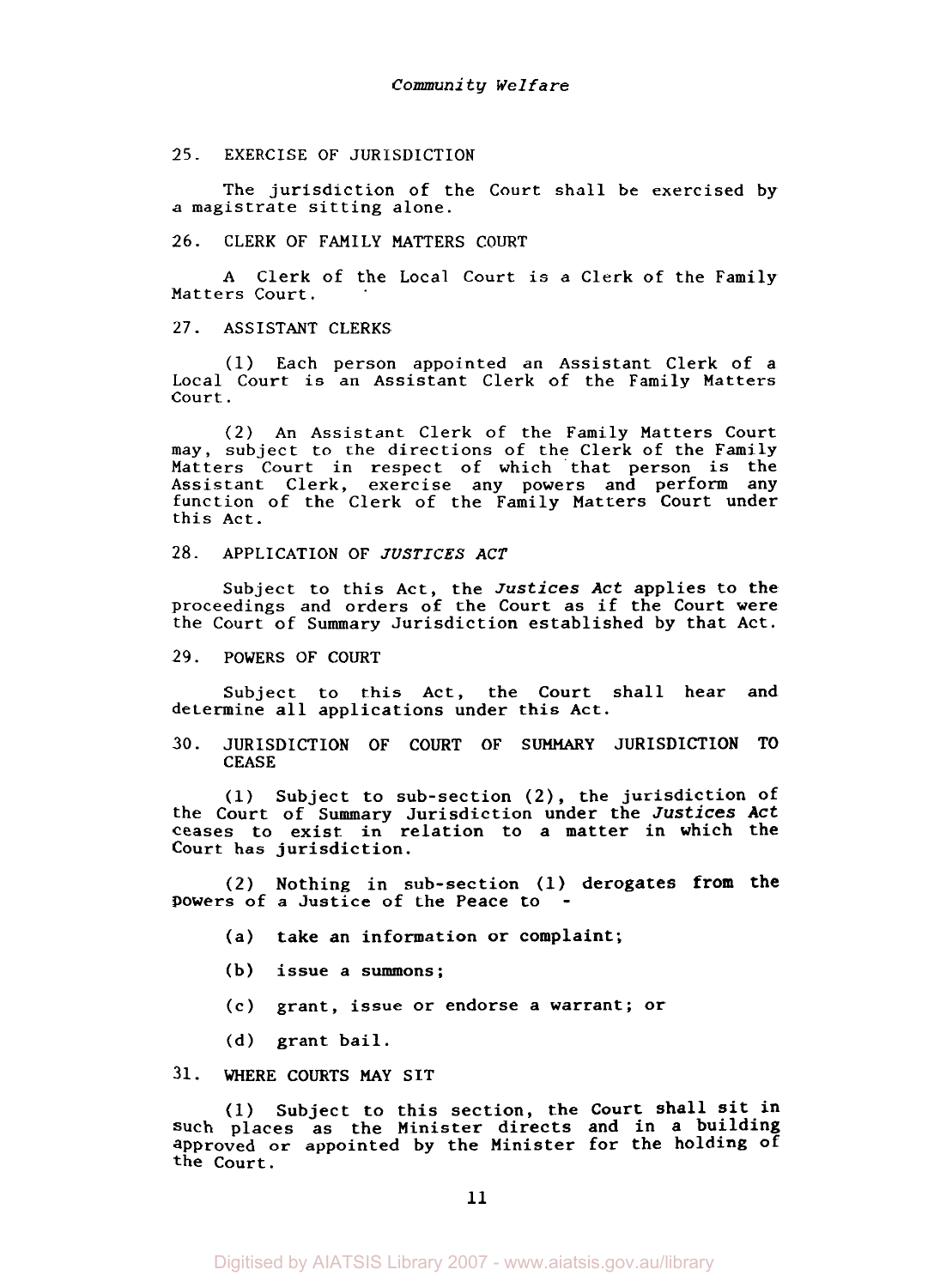(2) In making a direction under sub-section (1) the Minister shall ensure as far as practicable that the facilities available to, and the proceedings in, the Court can and will be adequately separated from the facilities of a magistrate's office or the facilities of, and proceedings in, other courts operating at the place or in the building approved by him for the holding of the Court.

*(3)* Where in a place or building appointed under sub-section (1) for the holding of the Court it is not practicable to ensure the adequate separation referred to in sub-section *(2),* the Court shall not sit while any other proceeding in or in the vicinity of the office, place or building is being conducted.

### *32.* RESTRICTION ON ATTENDANCE

(1) The Court shall, unless the person gives a sufficient reason why he should attend, order a person not directly interested in proceedings before the Court not to remain in or enter a room or place in which they are taking place or remain within the hearing of the Court.

(2) A person shall not remain in or enter a room **or**  place, or remain within the hearing of the Court, in contravention of an order under sub-section (1).

Penalty: \$100 or imprisonment for 10 days.

### *33.* RESTRICTION OF PUBLICATION OF PROCEEDINGS

Except with the leave of the Court, a person shall not publish a report of proceedings or the result of proceedings before the Court, unless the publishing is done by the person in the performance of his official duties under an Act.

Penalty: \$200 or imprisonment for **3** months.

Division 2 - Application *to Court* 

### *34.* APPLICATION OF DIVISION

This Division has effect in relation to an application made by the Minister or in pursuance of leave granted under section *35(3)* and, where such leave is granted, a reference to the Minister shall be read as a reference to the person to whom it was granted.

# **35.** MINISTER TO MAKE APPLICATION

**(1)** Subject to sub-section *(2),* the Minister has the sole authority to make an application to the Court that a child be found to be in need of care.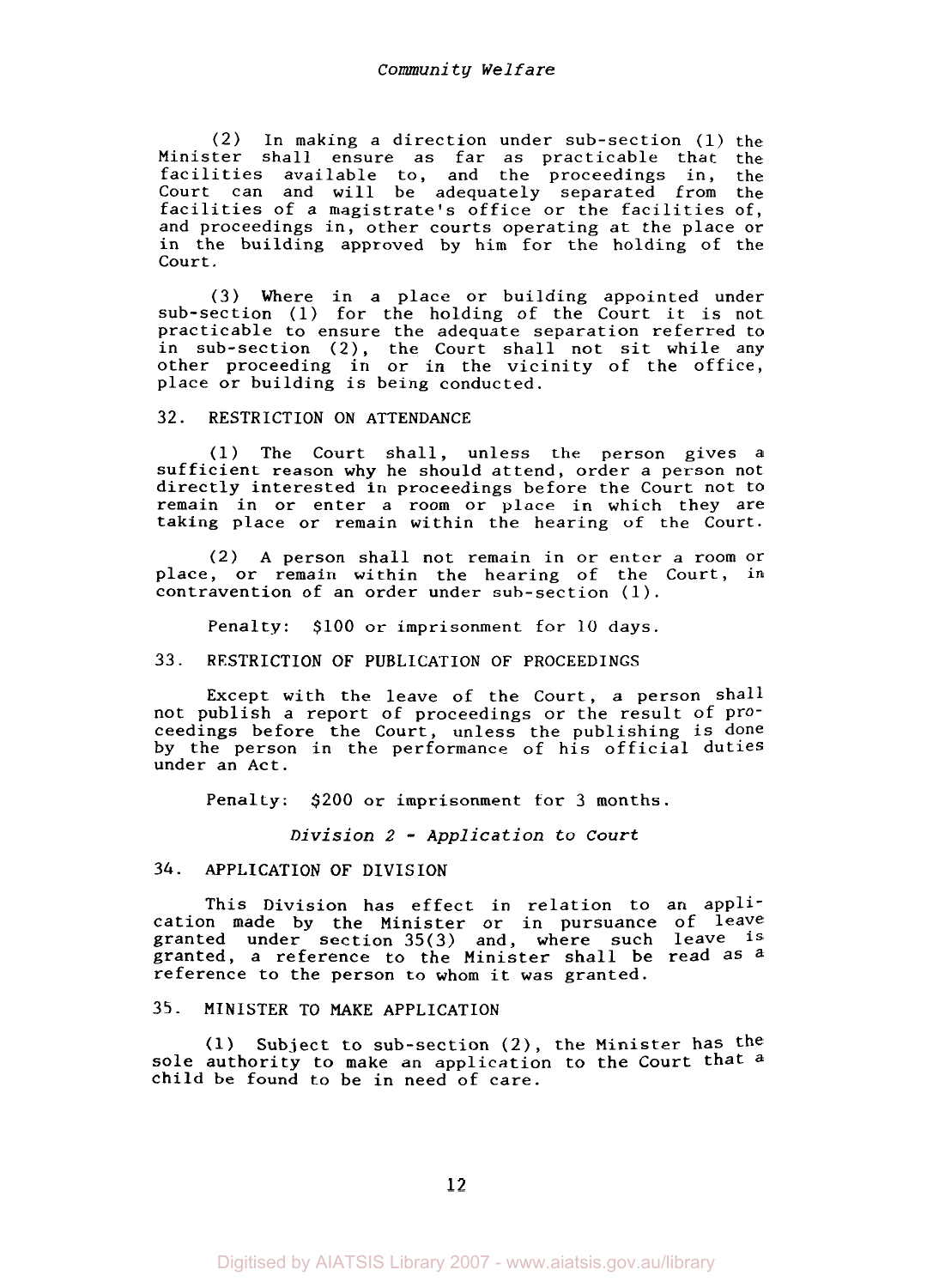(2) Where the Minister has not made an application under this Part in relation to a child, a person may, after consultation with the Minister, seek the leave of the Court to make such an application.

*(3)* The Court shall hear the person referred to in sub-section (2) and the Minister and may make an order granting leave to the person to make the application.

*36.* APPLICATIONS, &c.

(1) Before making an application under this Part in relation to a child, the Minister shall satisfy himself that the welfare of the child would not be adequately provided for by some other means.

(2) Where the Minister intends to make an application under this Part, he shall give notice in writing -

- (a) to the parents, guardians or persons having the custody of the child in relation to whom the application is intended to be made; and
- (b) where the child has attained the age of 10 years, to the child,

which shall include -

- (c) a copy of the application endorsed with particulars of the time, date and place of the hearing of the application; and
- (d) a statement of the requirements of this Act, including requirements as to the attendance of the parents, guardians or persons having the custody of the child at the hearing of the application.

(3) Where, for the purposes of sub-section (2), the parents, guardians or persons having the custody of the child in relation to whom an application is intended to be made cannot, after reasonable enquiry, be found, the Minister shall state to the Court the means by which their whereabouts was investigated.

(4) In an application under this Part in relation to a child, the Minister, the child and the parents, guardians or persons having the custody of the child are, **or** shall be deemed to be, parties to the application.

37. ATTENDANCE OF PARENTS, &c.

(1) The parents, guardians or persons having the custody of a child in relation to whom an application is made under this Part shall attend the Court, and remain in attendance, during the hearing of the application, unless the Court is satisfied that it would be unreasonable to require that attendance or continued attendance.